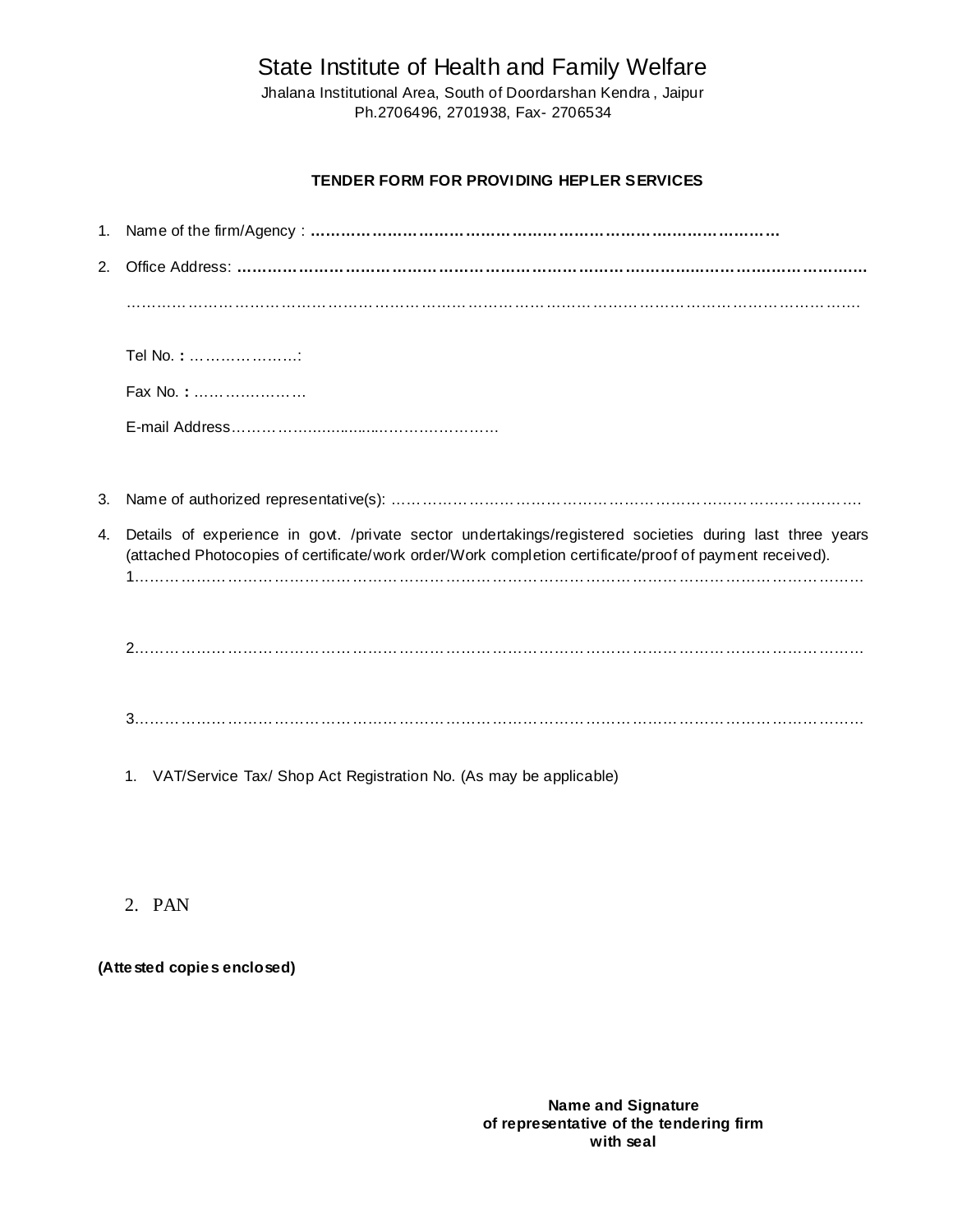#### **TENDER FOR PROVIDING HELPER SERVICES**

#### **Quotation**

To The Director State Institute of Health & Family welfare Jaipur

> Sub: Rate Quotation for Providing Helper Services. Ref.: Your Advertisement No……………………………………………..…………..Dated :……………

Sir,

We hereby provide our most Competitive rates for Providing Helper Services in the given format as Below:-

| Sr. No. | <b>Description of Items</b>                                                                                                                                                                             | Per Unit Amount (in Rs.) |
|---------|---------------------------------------------------------------------------------------------------------------------------------------------------------------------------------------------------------|--------------------------|
| 1.      | Minimum rates inclusive of all taxes, charges,<br>expenses & obligation and excluding Service tax<br>and service charge for providing helper services at<br>SIHFW, in 8 hourly shifts at one unit point |                          |
| 2.      | Service charges (%)                                                                                                                                                                                     |                          |
| 3.      | <b>Net Cost</b>                                                                                                                                                                                         |                          |
| 4.      | Service Tax as applicable                                                                                                                                                                               |                          |

**Name and Signature of representative of the tendering firm with seal**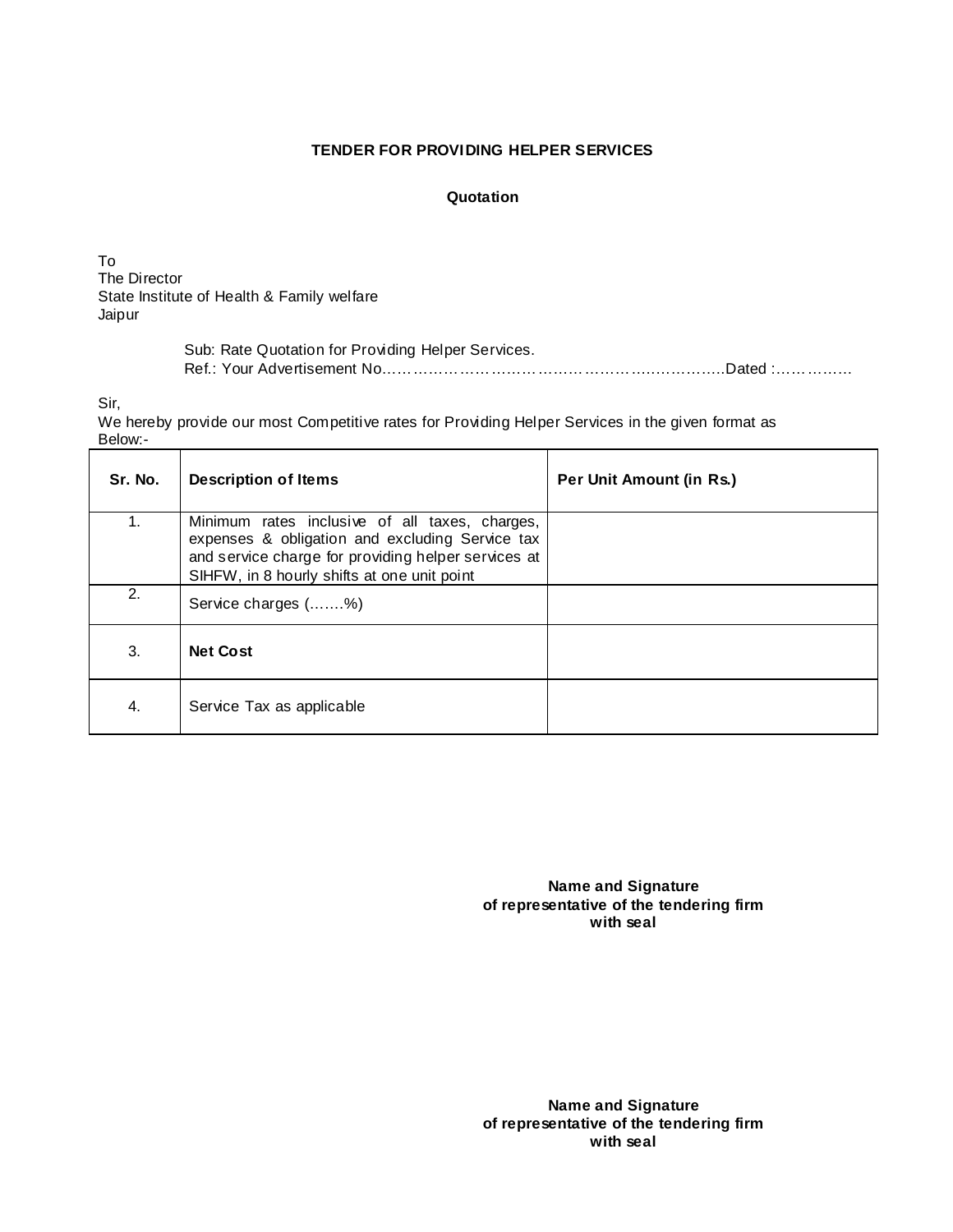## **Terms & Conditions**

- 1. Incomplete bid/bids received after the prescribed date and time shall be summarily rejected.
- 2. Sub contracting of the work of any sort will not be allowed.
- 3. Period of the contract shall be for one year. It can be extended for further period on mutual consent.
- 4. Work hours would be during the office hours. If necessary helper services may be required during night hours for which they will be paid as per norms.
- 5. Helper services will be required for Operation & Maintaining Photocopier machine, attending bell of officers, provide helper assistance to the officer, carrying files & dak etc, work under caretaker for hostel, office building maintenance etc.
- 6. The contractor is responsible for due compliance of laws relating to rendering helper services, payment of statutory charges, obligations etc. The contractor is also liable for payment of statutory taxes and duties.
- 7. SIHFW will pay monthly fee including service tax and other obligations as may be worked out every month and service charges thereon after deduction of TDS on receipt of a bill. The bill should be accompanied by a certificate that the relevant laws have been complied with for payment of wages and deposit of EPF and ESI contribution.
- 8. SIHFW reserves the right to terminate the contract by giving notice in writing without giving any reason.
- 9. On expiry of the contract unless extended or upon termination of the contract under the provisions of the contract, the contractor shall remove his services from the site forthwith. The contractor shall be entitled only to receive payment till the date of the termination of contract. The contractor shall not be entitled to any other payment or compensation.
- 10. SIHFW may at its option terminate whole or part of the contract without any written notice if the contractor refuses to render all or any of the services prescribed in the scope of the work or does not render them within the time or in the manner prescribed by SIHFW or becomes incapable of rendering them at all.
- 11. SIHFW will not be responsible for any litigation pertaining to the services rendered by the contractor or any of its employee, and in any case, if so happens, the contractor would be liable to bear all costs and consequences of such a litigation.
- 12. The contractor shall indemnify SIHFW Jaipur against any claim including payment to statutory authorities for which the contractor shall be wholly and severally liable.
- 13. The Tendering firm will ensure to provide helper services uninterruptedly and for this purpose will take every appropriate measure so as to ensure availability of service providers in all shifts and will be responsible for medical, legal and any other lawful implications of the execution of the contract and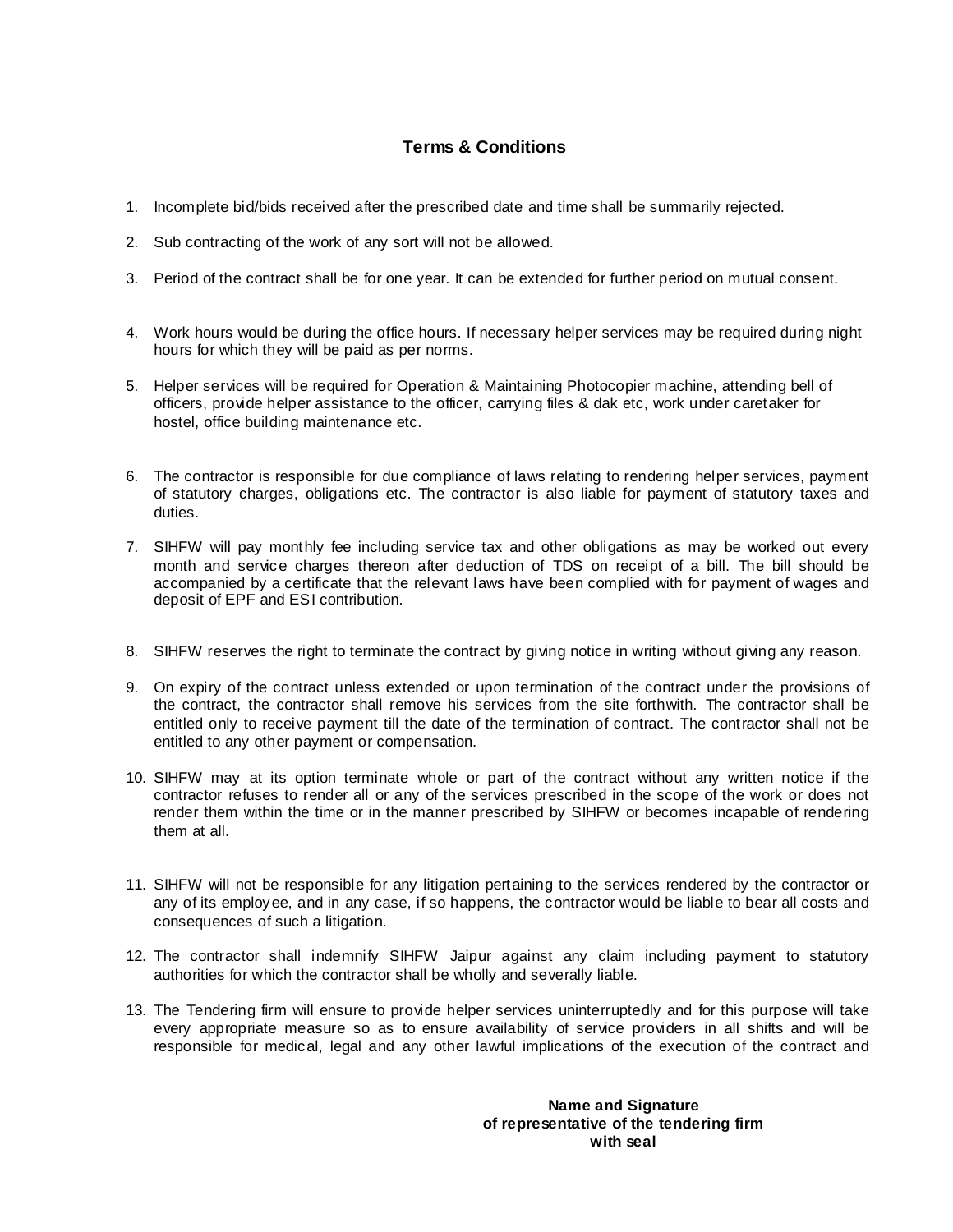deployment of service providers.

- 14. The Tendering firm will be liable for any exigencies, emergencies, accidents & loss of any property or part of body to anybody as a result of execution of the contract with SIHFW of providing helper services and/or fulfilling duties & obligations.
- 15. That in case of the service providers so deployed by the agency does not come up to the mark in terms of general discipline or does not perform duties properly or indulges in any unlawful activity including riots or disorderly conduct, the agency on order of SIHFW shall immediately withdraw such service providers from the SIHFW premises with immediate replacement as well.
- 16. In case of any dispute between the SIHFW and the tendering firm shall be referred to the arbitration of sole arbitrator appointed by SIHFW Jaipur. The award made by the Arbitrator shall be binding on the parties hereto.
- 17. Director SIHFW reserves the right to accept or reject any of the tenders without assigning any reason thereof.